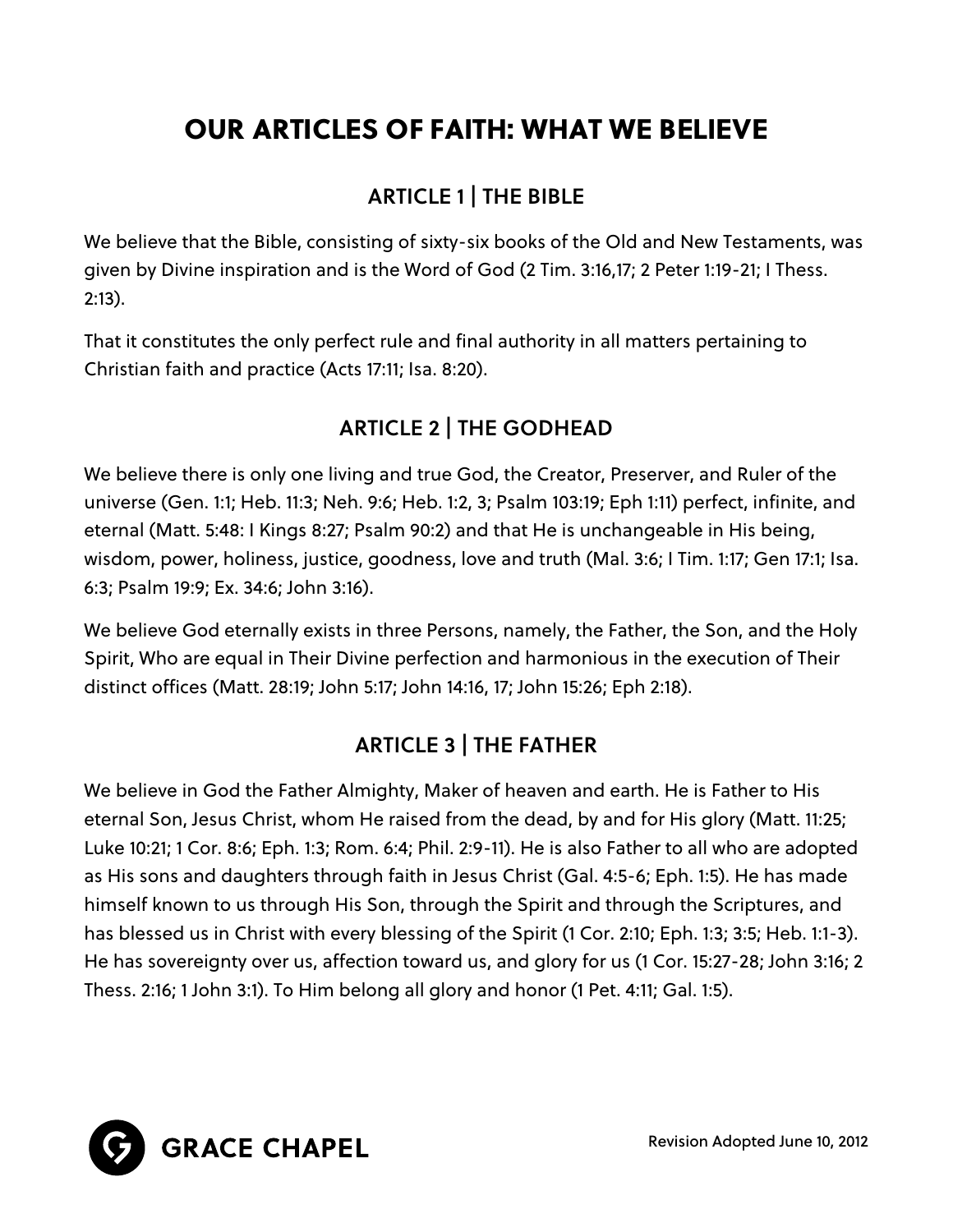## ARTICLE 4 | THE SON

We believe that, in the fullness of time, the eternally pre-existent Son humbled Himself and assumed human nature by being born of the Virgin Mary, thus uniting organically and indissolubly the Divine and human natures in their completeness in the unique Person of Jesus Christ (Isa. 9:6, Matt. 1:18-25; John 1:14; I Tim. 3:16; Heb. 2:14).

We believe that God has provided redemption for humanity through the mediatorial work of Christ, Who voluntarily offered Himself on Calvary as a perfect sacrifice for sin, the just suffering for the unjust, bearing sin's curse, and tasting death for everyone (Matt. 20:28: Heb. 9:11, 12; I Pet. 3:18; Gal. 3:13; Heb. 2:9; I Tim. 2:5, 6).

We believe that on the third day He rose from the dead in the body, which had been laid in the tomb. He ascended into heaven where He reigns at the right hand of the Father, where He performs the ministry of intercession and from where He must reign until all things are in full submission to His Lordship. He shall come again, personally and visibly, to complete His saving work and to consummate the eternal plan of God.

## ARTICLE 5 | THE HOLY SPIRIT

We believe that the Holy Spirit is the third Person of the Trinity and that He proceeds from the Father and the Son (John 15:26); His principal ministry, since His advent at Pentecost, is to reprove or convict the world of sin, of righteousness, and of judgment (John 16:8-11); to restrain the progress of evil until God's purposes are accomplished (2 Thess. 2:7); to bear witness to the truth preached (Acts 5:30-32); to regenerate those who repent of their sins and exercise faith in Christ (John 3:3-8; Titus 3:5); to instruct, comfort and guide God's children (John 14:16-18,26; 16:13); to sanctify them (2 Thess. 2:13; 1 Peter 1:1-3); to empower them for life and service (Rom. 8:2; Acts 1:8; Eph. 3:16; 1 Cor. 2:1-4; 1 Thess. 1:5); and to give life to their mortal bodies (Rom. 8:11).



Revision Adopted June 10, 2012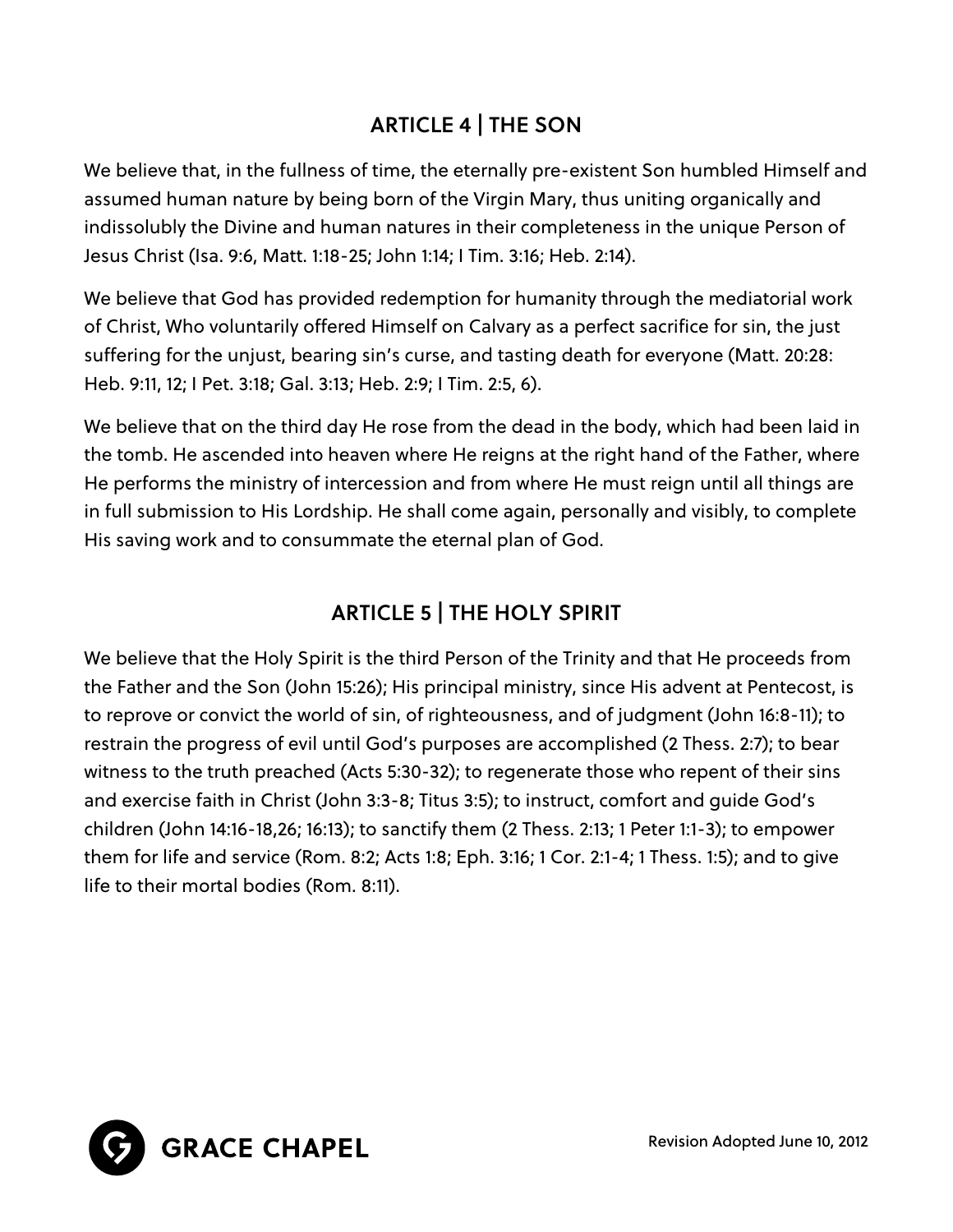## ARTICLE 6 | HUMANITY

#### (A) OUR CREATION

We believe that human beings were created by a special act of God; that we were created in the image and likeness of God, possessing personality and innocence; that we were endowed with power of rational and responsible choice in view of moral ends; and that the purpose of our creation was to glorify God (Gen. 1:27; Col. 3:10; Acts 17:24-28).

#### (B) OUR FALL

We believe Adam and Eve were subject to trial in the Garden of Eden in order to test their loyalty to their Maker (Gen 2:15-17). Under trial, they lost their holy estate, were alienated from God and became depraved physically, mentally, morally and spiritually, by voluntarily transgressing His positive command and yielding to the enticement of Satan. In consequence of the fact of disobedience, the entire human race became involved in guilt and in corruption so that in every heart there is, by nature, that evil disposition which eventually leads to irresponsible acts of sin and to just condemnation (Gen. 3:1-6; Rom. 5:12, 18; 3:10-12, 23; 1:19-31; Eph. 4:18; I John 1:8-10).

## ARTICLE 7 | SALVATION

We believe that salvation is wholly of grace (Eph. 2:8-9; Titus 3:5); being planned by the Father, provided for by the blood of the Son, and applied by the Holy Spirit (Eph. 1:1-3; John 3:3-5). In justification the believer is absolved of his guilt and declared righteous in the sight of God (Rom. 5:1, 9; 4:4, 5; Acts 13:39). In adoption the believer is constituted a member of the household of God (Rom. 8). In regeneration the principle of a new life is implanted in his or her heart. (John 3:3; Titus 2:14). In sanctification the principle of the new life is strengthened and developed increasingly (Rom. 6:8). In glorification this work will come to its perfect culmination in an ultimate and complete renewal of human nature (1Cor. 13: 1 John 5:11-13). Repentance and faith are essential attitudes to be found in any one person who rightly claims the blessing of salvation. They emphasize the fact that it is not through human merit of any kind but the grace of God that redemption is achieved.



Revision Adopted June 10, 2012